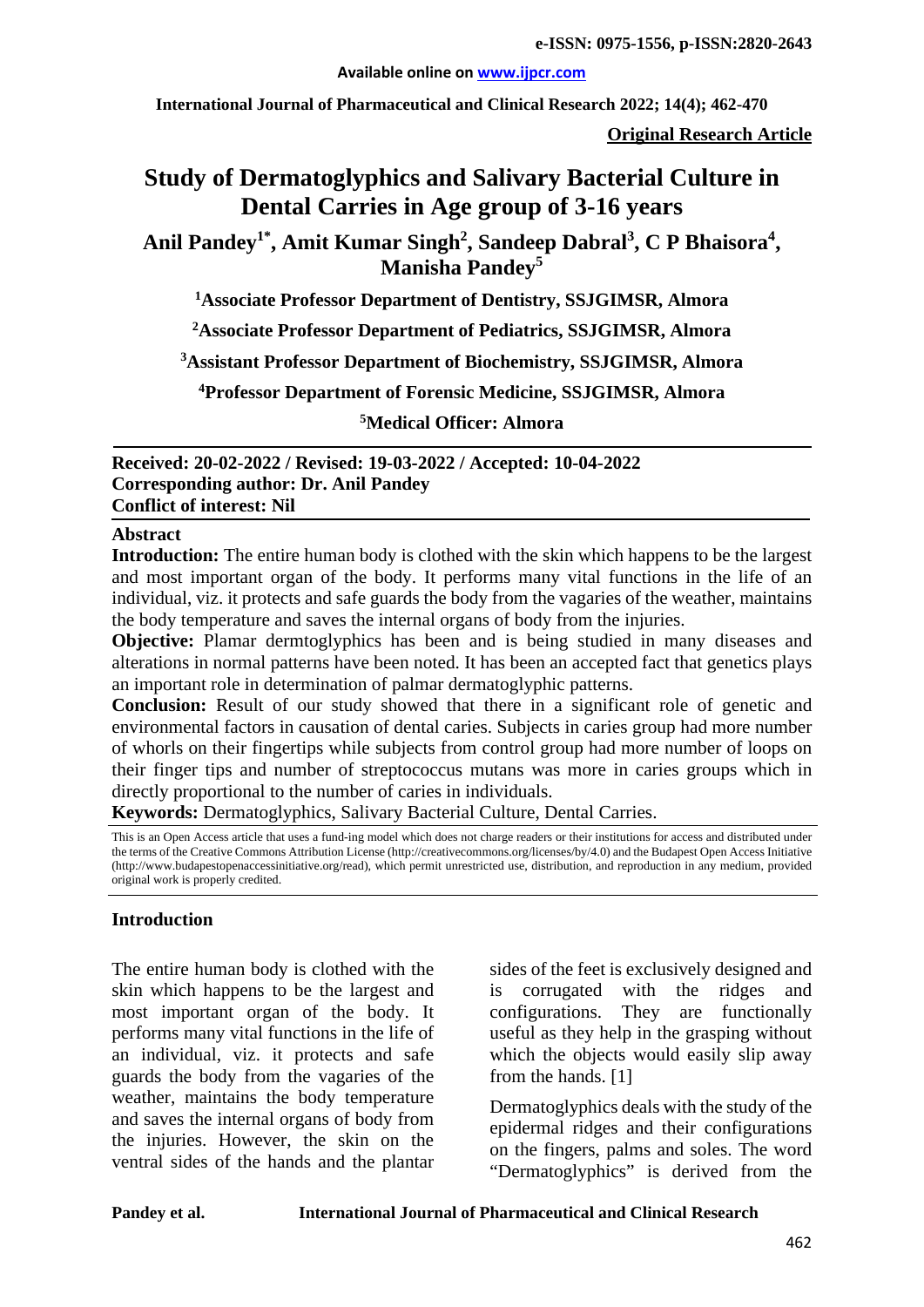Greek word "Derma" meaning skin and "glyphic" meaning carvings. [1] Dermal ridge differentiation takes place early in foetal development. The resulting ridge configurations are genetically determined and influenced or modified by environmental forces.[2] Dermatoglyphic patterns stay constant during life and may sometimes play a significant role in the diagnosis of many disorders with genetic background. [3]

Dermatoglyphics are assumed to be genetically controlled although the exact mechanism of inheritance in still unknown. The utility of the dermatoglyphics in medicine has been demonstrated by several investigators. [2,4,5]

Specific dermatoglyphic patterns have been observed in several non – chromosomal genetic disorders and other diseases whose aetiology may be influenced directly or indirectly by genetic inheritance. For example - Balgir in 2006 [6] Studied dermatoglyphic characteristics of 69 cases of cleft lip with or without cleft palate with controls. They concluded that patients with cleft lip and palate increased number of ulnar loops.

The study of the ridged skin called dermatoglyphics is considered as a window of congenital abnormalities and is a sensitive indicator of intrauterine dental anomalies. [7 ]

The dermal ridges develop in relation to the volar pads, which are formed by the 6th week of gestation and reach maximum size between 12th and 13th weeks. This means that the genetic message contained in the genome - normal or abnormal is deciphered during this period and is also reflected by dermatoglyphics. [8,9]

# **Aims**

- 1. To study the association of dermatoglyphics and the caries risk in individuals.
- 2. To compare the level of streptococcus mutans with caries.

3. To co-relate these findings dermatoglyphics, streptococcus mutans and dental caries for possible association.

# **Objective:**

Plamar dermtoglyphics has been and is being studied in many diseases and alterations in normal patterns have been noted. It has been an accepted fact that genetics plays an important role in determination of palmar dermatoglyphic patterns. Dermatoglyphics although is an independent field of study, it has a body of theory, method and applications. Thus in biology, anthropology, genetics and medicine, dermatoglyphics serves as a tool to describe, compare and contrast, and at times predict occurrences and risks for biomedical events studied by these major disciplinary areas.

# **Inclusion criteria:**

- 1) Children between 3-16 years of age.
- 2) Children with good oral hygiene
- 3) Children with either no caries (for control group) or with more than four carious teeth (for dental caries group).
- 4) Children with same socio-economic background.
- 5) Children with same geographic and climatic zone.

# **Exclusion criteria:**

1. Children who will be on antibiotics or have taken antibiotics for one month.

2. Children with orthodontic appliances.

3. Mentally ill patients.

4. Patients those who have systemic disease.

5. Caries less than 3 teeth.

Saliva samples and dermatoglyphic patterns were thereby taken both from the control and study group.

# **Armamentarium for the study:**

# **For the caries detection:**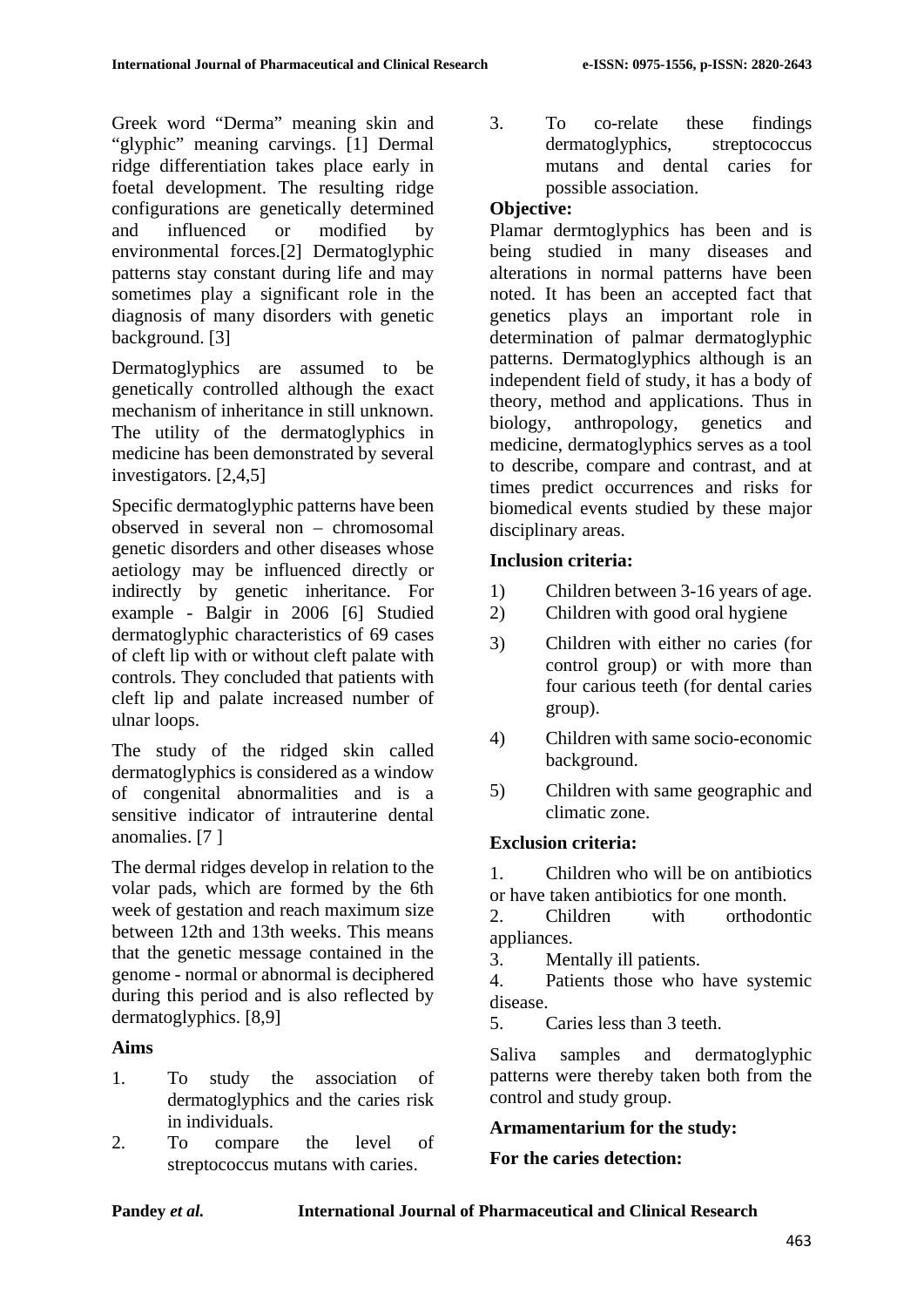- 1) Right angled probe (No. 17)
- 2) Shepherd's crook (No. 23)
- 3) Mouth mirror
- 4) Sterile cotton

## **For dermatoglyphic pattern recording:**

- 1) Stamp pad (camlin)
- 2) Standard A4 size paper (75 gsm)
- 3) Hard board
- 4) Illuminating Magnifying hand lens
- 5) Disinfectant (Salvon)
- 6) Sterile cotton
- 7) Clean towel

## **For Microbial estimation:**

1) Sample collection test tubes (Borosil, 5ml)

2) Sterile disposable syringes (Pricon, 3ml)

- 3) Culture medias-
	- Mitis Salivariu Agar (HiMedia)
	- $\triangleright$  Peptone water (HiMedia)
	- $\triangleright$  Sterilized culture petri plates (HiMedia)
	- $\triangleright$  Sucrose
	- $\triangleright$  Bacitracin
	- $\triangleright$  Potassium tellurite
	- $\triangleright$  Distill water
- 4) Autoclave
- 5) Incubator (Himedia)
- 6) Beakers 500 ml capacity (Borosil)
- 7) Glass stirrer Glass Jar (Borosil)

8) Candle Inoculating loop (4mm internal diameter) (HiMedia)

9) Disposable scored culture plates (HiMedia)

10) Spirit lamp

11) Glass slides (GEM, Clear glass,76x25 mm,1.1 mm thick)

12) Microscope (Labomed) Gram's stain – Gram's iodine

**Control group:** The subjects having caries free mouths under similar conditions compared to students with increased dental caries were considered as controls (CF= caries free)

**Disease group:** Subjects having caries in more than 4 teeth were considered to be in the Dental Caries group (WDC  $=$  with dental caries).

**Collection of data:** The children were examined and data was collected on a case history sheet. The 'DMFT' index was used for the permanent teeth and 'dmft' index was used for deciduous teeth. Recording was done by a single calibrated examiner using mouth mirror and probe.

**Dermatoglyphic analysis of fingers:** The finger prints were taken both from the control (CF) and dental caries group (WDC) was recorded using the Stamp-pad ink method.

- The subjects were asked to wash their hands from an antiseptic hand wash and were allowed to dry.
- The subjects were guided to wet their fingertips on the stamp pad first and later press them against a blank sheet placed on a hard board 3-4 times.
- The fingerprints taken were composed of both the right and left hands, on separate sheets.
- In this method, third recording was satisfactory and readable, so impressions were recorded 3-4 times.
- In this way finger-prints were obtained from 120 patients.
- The fingerprints taken were thereafter analyzed by an illuminating hand-lens with respect to the available standards and were classified as under Galton's classification of finger patterns (1982) which classifies them as:
	-
	- o Whorls, o Loops and
	- Arches.

Tabulation of data was done thereafter and comparative results between control and dental caries group were obtained.

# **Microbial Analysis**

• Saliva was collected between 9.30 am-11.30 am during the school hours from both the control group (CF) and dental

### **Pandey** *et al.* **International Journal of Pharmaceutical and Clinical Research**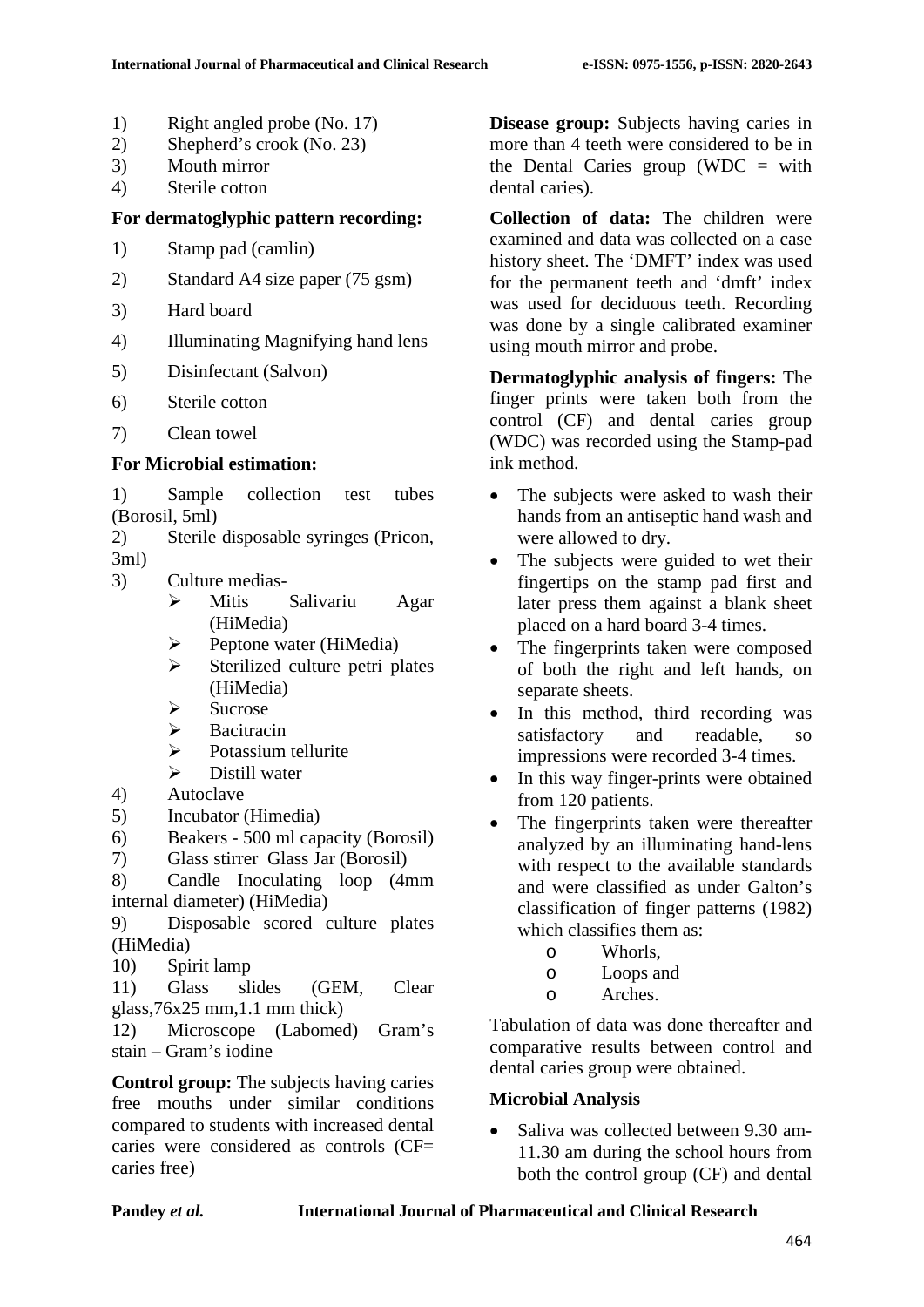caries group (WDC).

- The subjects were asked to refrain from eating for one hour before saliva collection. Saliva was collected in a plastic cup.
- By means of sterile disposable syringe 0.25ml aliquot of saliva was transferred from the cup to the previously labelled sterile test tube and streaked on the MS agar plates in the lab.

## **Laboratory procedures**

Culture media plates preparation-

Culture medias are available in various form in market. Powder form was used in our study.

Procedure:

- 100ml of distilled water was taken in a cone shaped glass flask in which 9 grams of Mitis Salivarius agar media was added and mixed.
- 10% Sucrose solution was added to the solution to further promote the growth of streptococcus mutans.
- 1 mg of Bacitracin was further added to this solution.
- Thereby all contents were mixed well before placing flask in autoclave.
- Media was made sterilized by autoclaving at  $121^{\circ}$ C for 15minutes at 15 Lps.
- Once it had cool down to room temperature, 1% potassium tellurite was added to increase the selectivity of media for streptococcus.
- This liquid solution was poured into sterile petri plates which were closed immediately in order to avoid any disinfection.
- On further reduction in temperature, they attain viscous consistency.
- Streaking was done from the samples using an inoculation loop having an internal diameter of 0.4 mm.
- The streaking was done by Streak plate method for isolation of pure bacterial cultures for Streptococcus mutans.
- Thereafter, the plates were incubated under aerobic conditions for the

isolation of Streptococcus mutans for 48 hours at 37ºC.

- Following incubation, species were identified with hand lens having specific morphologic characteristics for Streptococcus mutans.
- Gram staining was also performed for the preliminary confirmation of the Streptococcus Streptococcus on Gram staining appeared as cocci arranged in short and long chains
- Colony count was done with magnifying glass and the Streptococcus mutans and Lactobacilli were expressed as colony forming units per millilitre (cfu/ml) of saliva.
- Semiquantitation was done by multiplying the actual number of colonies with 4x as 0.25 ml of saliva was taken.

## **Colony identification on mitis salivarius agar**

Streptococcus Mutans colony identification which was used in this study was purely based on morphology of colonies.

- Streptococcus Salivarius uses the sugars to produce a gummy-like levan, producing sticky, mucoid, gum-drop colonies.
- Streptococcus Mitis colonies will be small, flat, light blue.
- Streptococcus Mutans will be unduleshaped colonies, with a granular frosted-glass appearance (making dextran from sugar)
- Enterococcus will produce dark, blueblack colonies.

Colonies were calculated by the following formula:

Number of colonies  $=$  n x  $4x =$ ……CFU/mL of saliva

Where  $n =$  count of the morphologically identified colonies on the growth Medium

 $x =$  volume of saliva

It has to multiple by 4 because we took 0.25 ml of saliva.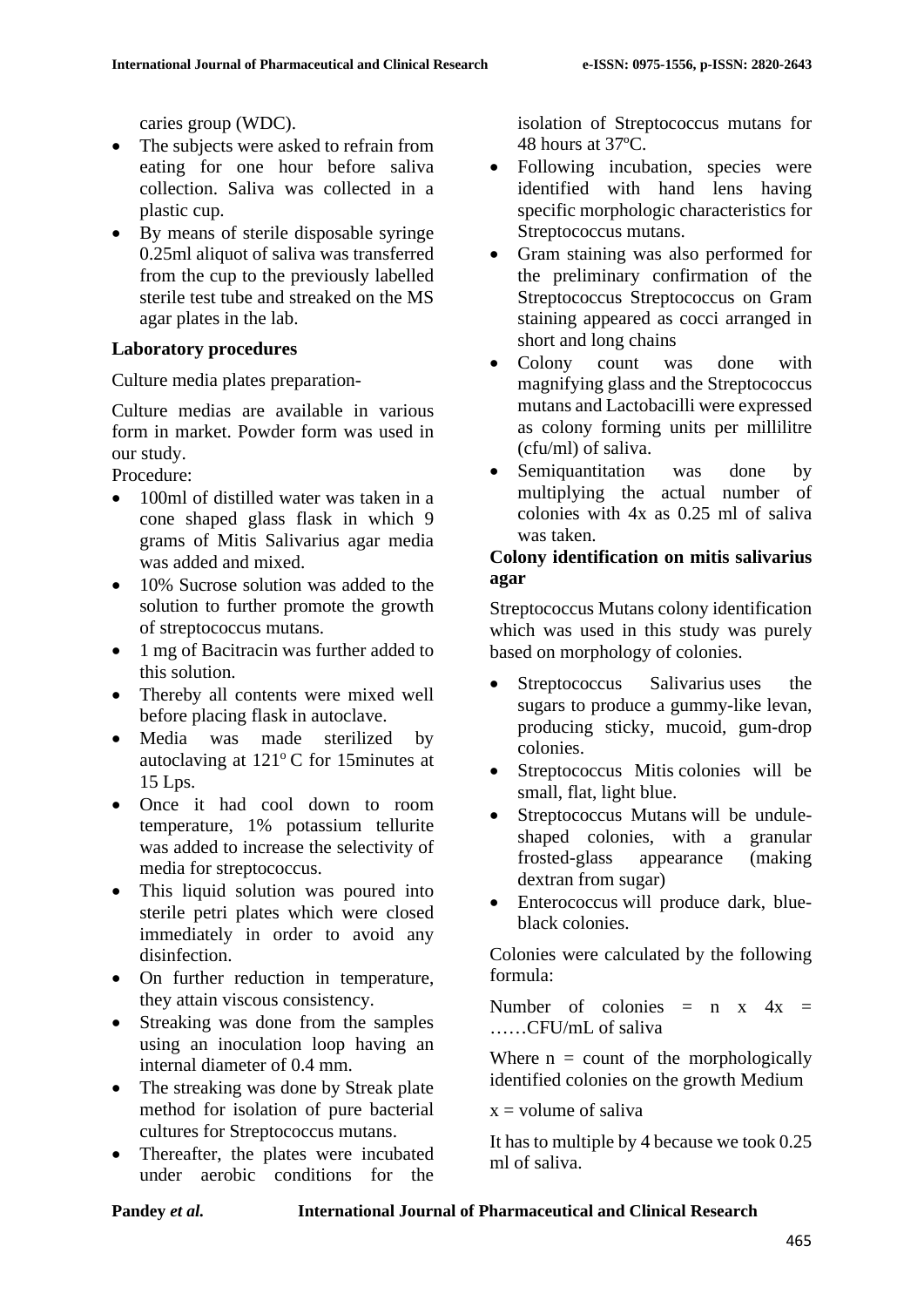The results obtained were thereafter analyzed statistically. The values were represented in Number (%) and Mean±SD.

The following Statistical formulas were used:

1. **Mean**: To obtain the mean, the individual observations were first added together and then divided by the number of observations. The operation of adding together or summation is denoted by the sign  $\Sigma$ .

The individual observation is denoted by the sign X, number of observations denoted by n, and the mean by  $\overline{X}$ .

$$
\overline{X} = \frac{\Sigma X}{\text{No. of observations (n)}}
$$

**2. Standard Deviation**: It is denoted by the Greek letter  $\sigma$ . If a sample is more than 30 then.

$$
\sigma = \sqrt{\frac{\Sigma (X - \overline{X})^2}{n}}
$$

When sample in less than 30 then.

$$
\sigma = \sqrt{\frac{\Sigma(X - \overline{X})^2}{n-1}}
$$

3. **Chi square test:**

$$
\chi^2 = \frac{\Sigma (O - E)^2}{E}
$$

Where  $O = Observed frequency$  $E =$  Expected frequency

4. **Student 't' test**: To test the significance of two means the student 't' test was used

$$
t = \frac{\overline{X}_1 - \overline{X}_2}{S\sqrt{\frac{1}{n_1} + \frac{1}{n_2}}}
$$

where S<sup>2</sup>  
\n
$$
\frac{(N_1 - 1)SD_1^2 + (N_2 - 1)SD_2^2}{N_1 + N_2 - 2}
$$

where  $X_1$ ,  $X_2$  are means of group 1 and group 2

 $N_1$ ,  $N_2$  are number of observation group1 and group 2

 $SD<sub>I</sub>$  SD<sub>2</sub> are standard deviation in group1 and group 2.

# **5**. **ROC Curve**

**6. Level of significance**: "p" is level of significance

| p > 0.05  | Not significant         |
|-----------|-------------------------|
| p < 0.05  | Significant             |
| p < 0.01  | Highly significant      |
| p < 0.001 | Very highly significant |
|           |                         |

The present study was conducted into Department of Dentistry. The study sample consists of 180 subjects in total and divided into 2 groups on the basis of caries

**Table 1: Shows number of subjects in group 1 and group 2. Group 1 consist of 90 subjects with more than 4 dental caries (WDC), Group 2 consist of 90 subjects with no dental caries which was taken as control group (CG).**

| N <sub>0</sub> .<br>IJ. | <b>Groups</b> | <b>Caries</b> | <b>Sample Size</b> |
|-------------------------|---------------|---------------|--------------------|
|                         | Group         |               | 90                 |
|                         | Group 2       |               | 90                 |

Both the groups, group 1 and group 2 are further divided into three subgroups on the basis of dentition, primary, mixed and permanent dentition. 30 patients in each group were included.

**Table 2: Shows the division of group 1 (WDC) and group 2 (CG) based on their dentition**

|                           | S. No.   Groups   Sample size   Dentition   Caries |         |          |
|---------------------------|----------------------------------------------------|---------|----------|
| Group 1a   $30$           |                                                    | Primary | $\leq 4$ |
| Group 1b $\vert 30 \vert$ |                                                    | Mixed   | <4       |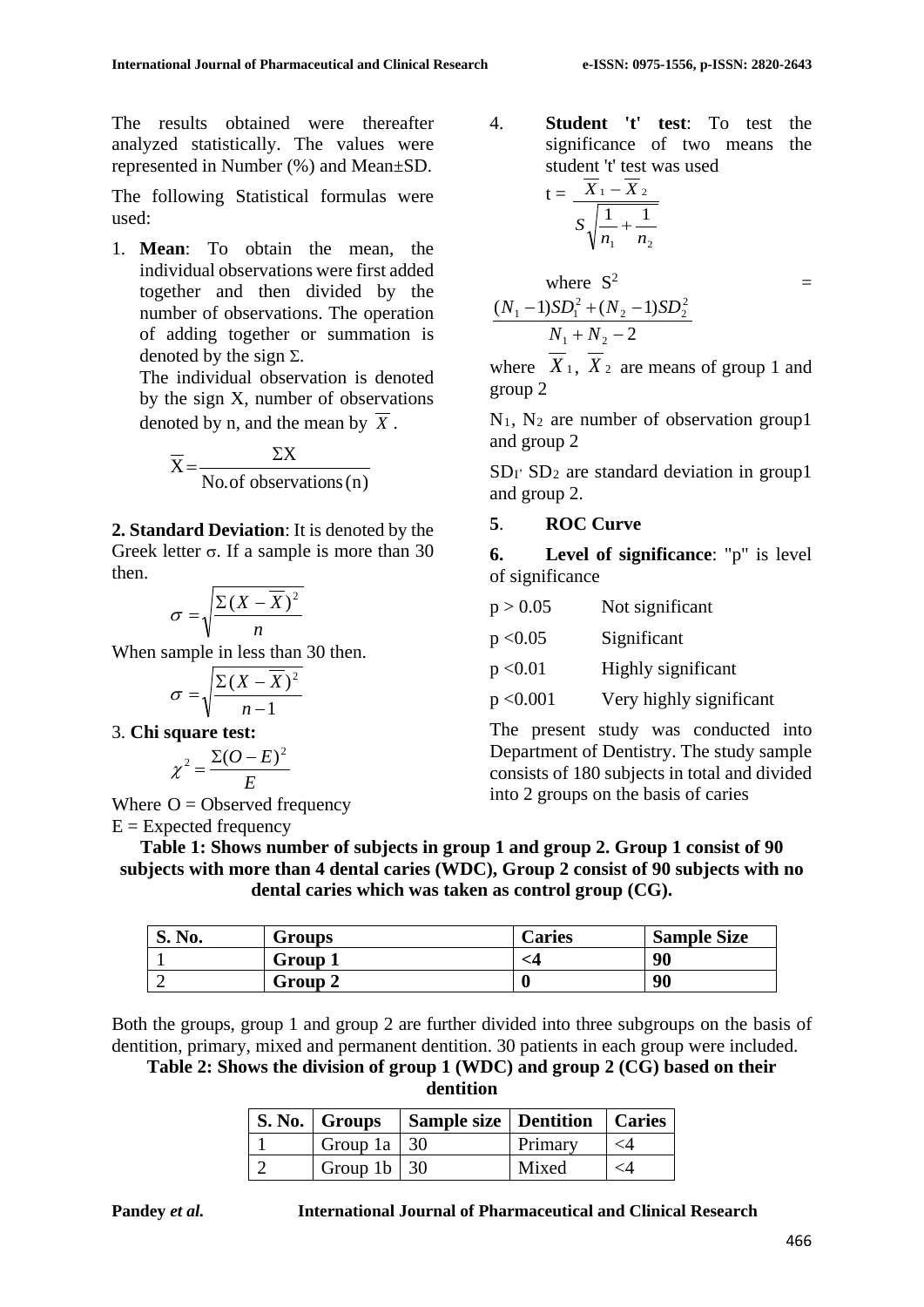| Group 1c   $30$ | Permanent | $\lt4$ |
|-----------------|-----------|--------|
| Group 2a   $30$ | Primary   |        |
| Group $2b$   30 | Mixed     |        |
| Group $2c$   30 | Permanent |        |

Group 1a to 1c are with more than 4 dental caries (WDC) while group 2a to 2c are control groups with no caries (CG).

WDC group consist of 90 subjects, out of 90 subjects, 43 were males and 47 were females. Males : Females was 1 : 1.1

| <b>S. No.</b> | Groups             |     |    | Sample size   Males   Females   Statistical difference |
|---------------|--------------------|-----|----|--------------------------------------------------------|
|               | Group 1a   $30$    |     |    | 1.3:1                                                  |
|               | Group $1b \mid 30$ |     |    | 1:1.1                                                  |
|               | Group $1c$         | -30 |    | 1:1.5                                                  |
|               | Total              | 90  | 43 | 1:1.1                                                  |

**Table 3: Shows dermatoglyphic pattern in group with dental caries**

### **Dermatoglyphics**

After studying 900 dermatoglyphic patterns of WDC group **(group 1a to 1c).** Out of these 900 finger prints, 462 were loops, 401 were whorls and 37 were arches.

- 1. Loops- out 462 loops, 145 were in primary dentition group, 148 were in mixed dentition group and 169 were in permanent dentition group. No significant statistical difference were not noted between primary, mixed and permanent dentition. Mean loops in the WDC groups are 5.1 + .12(table 5)
- 2. Whorls- out of 401 whorls, 149 were in primary dentition group,

140 were in mixed dentition group and 112 were in permanent dentition group. No significant statistical difference were not noted between primary, mixed and permanent dentition. Mean whorls in WDC groups are  $4.4 + 0.02$ (table 5)

**Arches- out of 37 arches, 6 were in primary dentition group, 12 were in mixed dentition group and 19 were in permanent dentition group. Statistical**

3. difference were noted between primary, mixed and permanent dentition. Mean arches in WDC groups are  $0.4 + .04$ (table 5)

| <b>S. No.</b> | <b>Pattern</b> | Group 1a | Group 1b | Group 1c | <b>Mean</b>  | <b>Statistical</b><br>difference |
|---------------|----------------|----------|----------|----------|--------------|----------------------------------|
|               | Loops          | 145      | 148      | 169      | $5.1 + 0.12$ | 0.0651                           |
|               | Whorls         | 149      | .40      |          | $4.4 + 0.02$ | 0.0527                           |
|               | Arches         |          |          | 19       | $0.4 + 0.04$ | 0.0451                           |

**Table 4**: **Shows dermatoglyphic pattern in group with dental caries**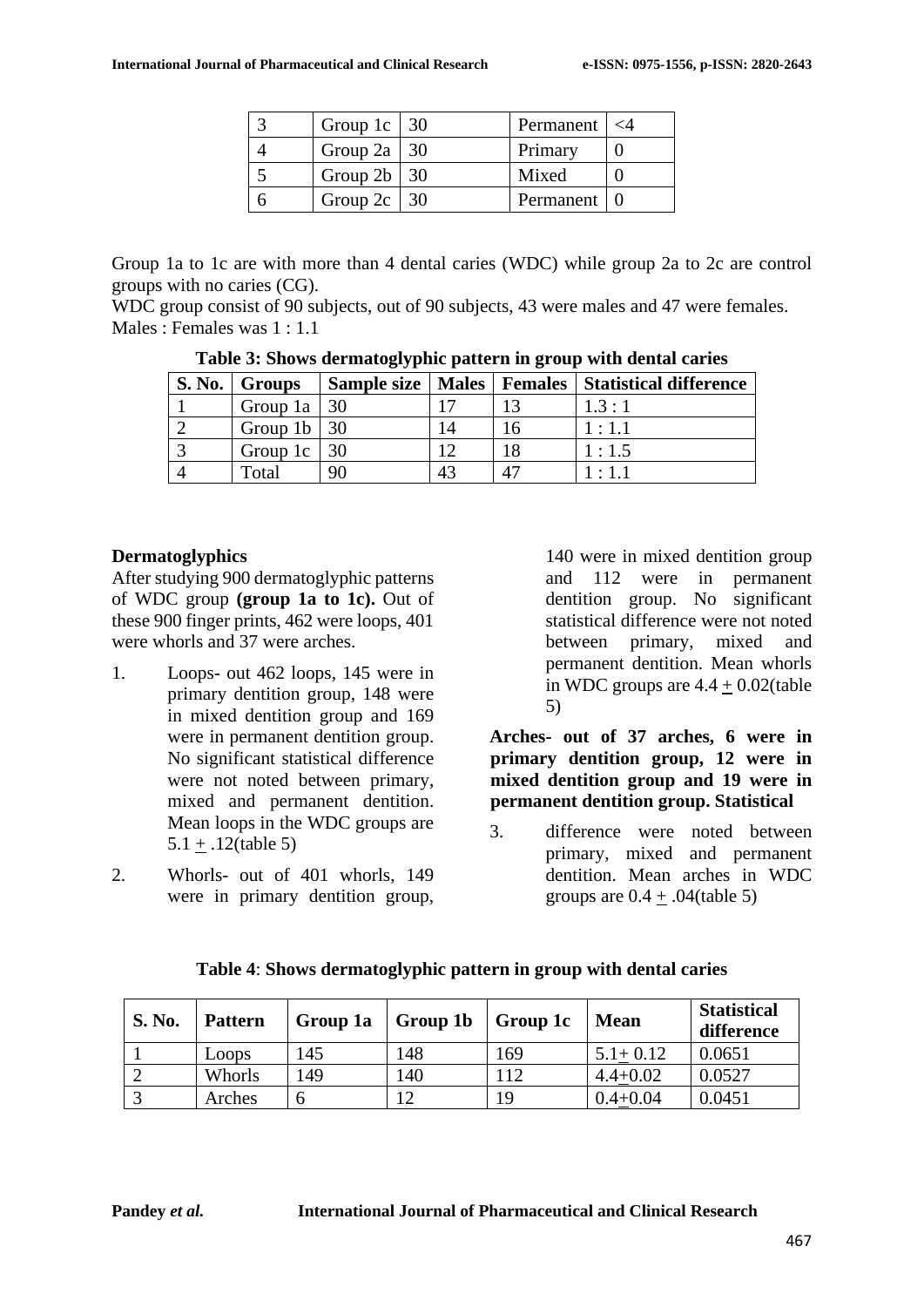In **Control group** out of 900 finger prints, 789 were loops, 90 were whorls and 21 were arches.

- 1. Loops- out 789 loops, 259 were in primary dentition group, 217 were in mixed dentition group and 213 were in permanent dentition group. Statistical difference were not noted between primary, mixed and permanent dentition. Mean loops in control group are  $8.2 + 0.30$ . Number of loops were increased in permanent dentition (table 6)
- 2. Whorls- out of 90 whorls, 27 were in primary dentition group, 34 were in

mixed dentition group and 29 were in permanent dentition group. No significant statistical difference were not noted between primary, mixed and permanent dentition. Mean whorls in control group is 1 (table 6)

3. Arches- out of 21 arches, 9 were in primary dentition group, 5 were in mixed dentition group and 7 were in permanent dentition group. No statistical difference were noted between primary, mixed and permanent dentition. Mean arches in control group are 0.23+0.21. (table 6). Table 5: Shows dermatoglyphic pattern in control group

| <b>S. No.</b> | <b>Pattern</b> | <b>Caries group</b> | <b>Non</b><br>caries<br>group | <b>Mean</b>   | <b>Statistical</b><br>difference |
|---------------|----------------|---------------------|-------------------------------|---------------|----------------------------------|
|               | Loops          | 462                 | 789                           | $6.95 + 0.31$ | < 0.0001                         |
|               | Whorls         | 401                 | 90                            | $2.72 + 0.47$ | $<$ 0.0001 $\,$                  |
|               | Arches         | 27                  | ∍<br>້                        | $0.32 + 0.02$ | 0.0360                           |

**Table 5: Shows dermatoglyphic patterns in WDC and CG groups**

Total number of loops in both groups was 1251 with mean of 6.95 and total number of whorls in both groups was 491 with mean of 2.72 while total number of arches in both groups was 58 with mean of 0.32.



**Graph 1: Dermatoglyphic pattern distribution in WDC and CG groups**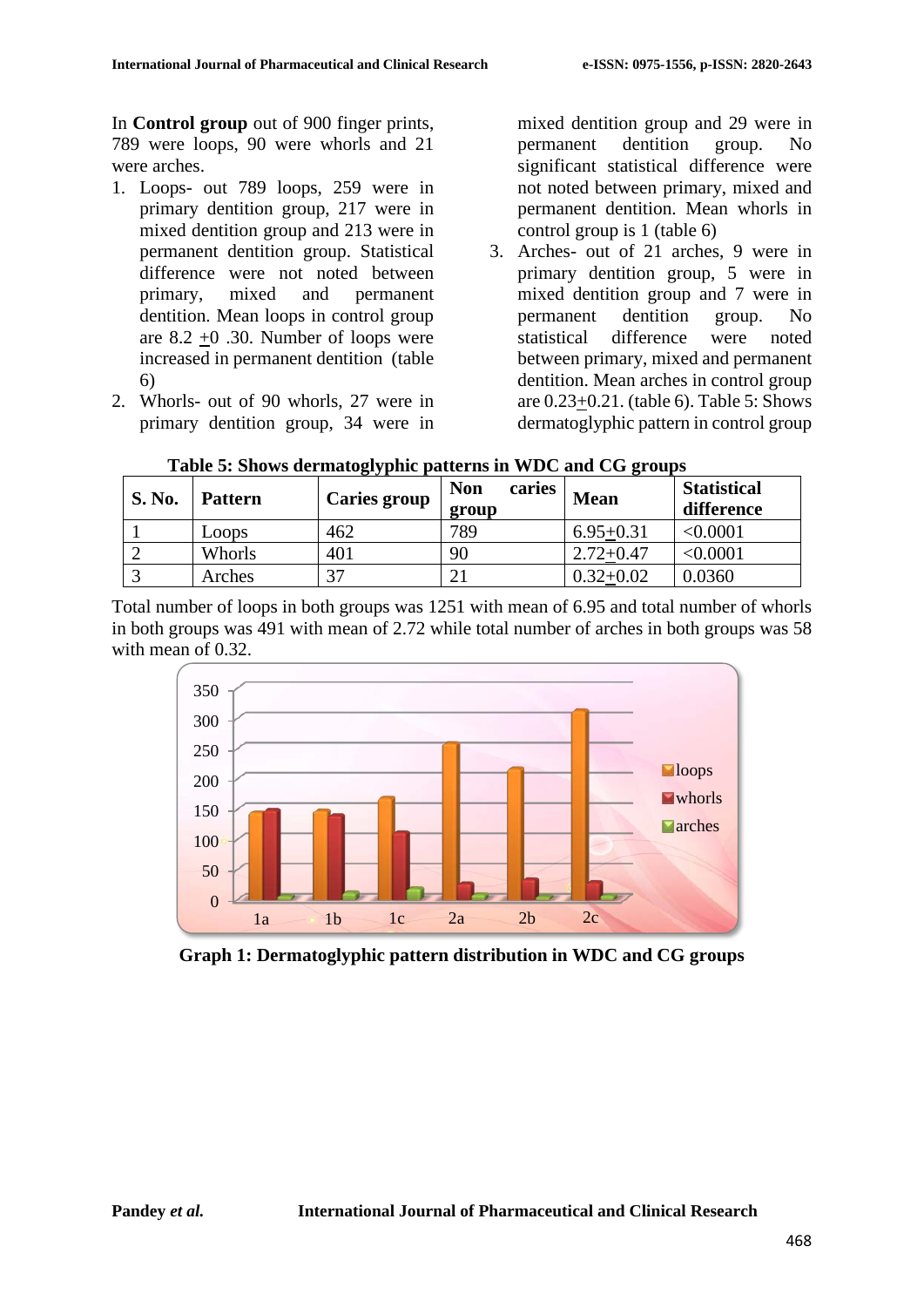

**Graph 2**: **Mean dermatoglyphic pattern in WDC and CG group.**

#### **Salivary streptococcus mutans**

After recording dermatoglyphic patterns salivary samples was collected into sterilized test tubes and microbiological culture was done for each patient to know streptococcus mutans colony count in both the groups WDC and CG.

#### **Table 6**: **Shows total number of streptococcus mutans colonies count in salivary samples. Highest number of colonies was found in group 1c while least colony count was found in group 2b.**

| <b>S. No.</b> | <b>Groups</b> | Total no. of st. mutans colonies | <b>Mean</b> |
|---------------|---------------|----------------------------------|-------------|
|               | Group 1a      | 307                              | 10.23       |
|               | Group 1b      | 309                              | 10.30       |
|               | Group 1c      | 361                              | 12.03       |
|               | Group 2a      | 105                              | 3.5         |
|               | Group 2b      | 93                               | 3.1         |
|               | Group 2c      | 117                              | 3.9         |



**Graph 3: ROC curve between whorls and caries**